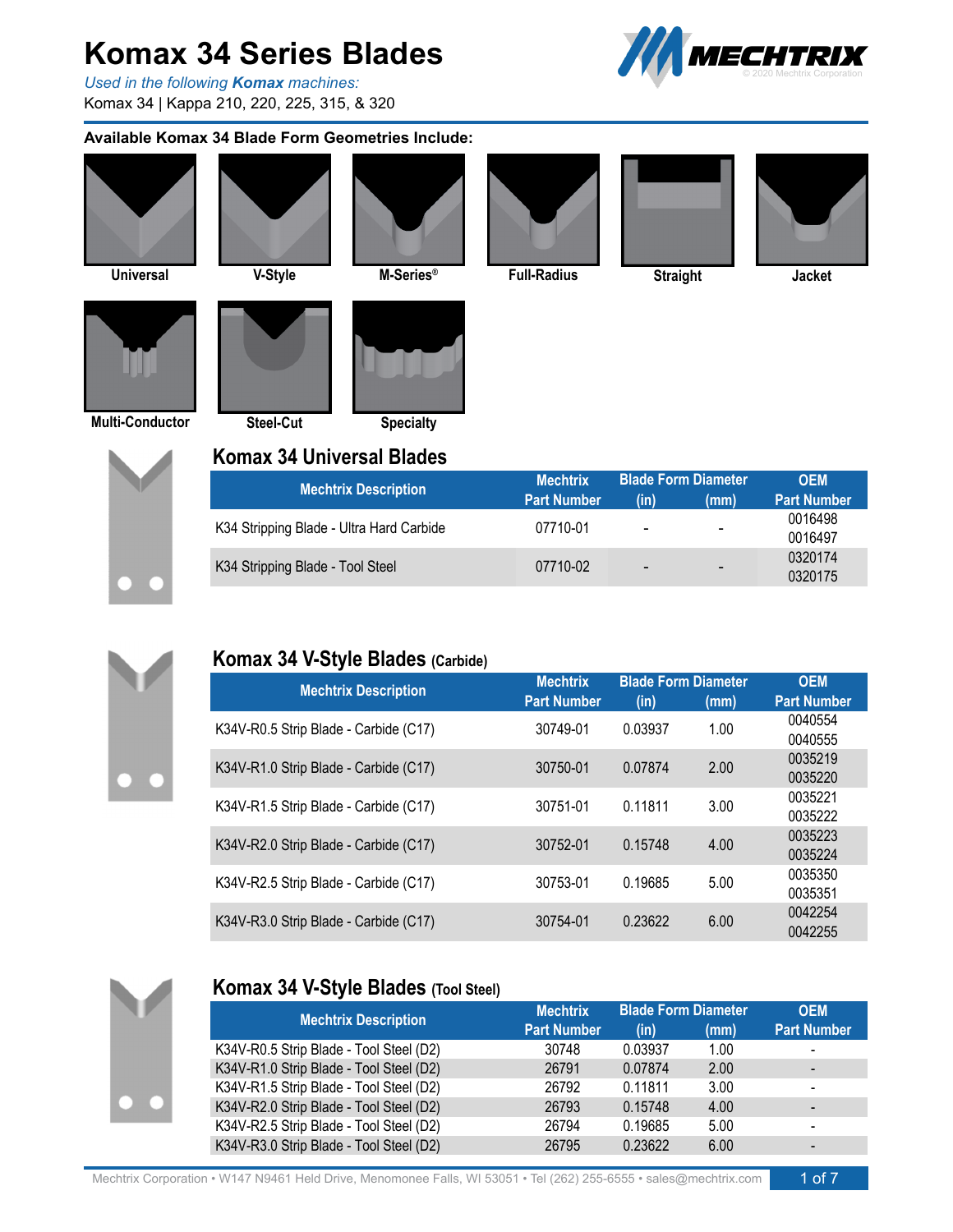*Used in the following Komax machines:* Komax 34 | Kappa 210, 220, 225, 315, & 320





### **Komax 34 M-Series ® Blades**

| <b>Mechtrix Description</b> | <b>Mechtrix</b>    | <b>Blade Form Diameter</b> |      | <b>OEM</b>                   |
|-----------------------------|--------------------|----------------------------|------|------------------------------|
|                             | <b>Part Number</b> | (in)                       | (mm) | <b>Part Number</b>           |
| K34M-0.3 Strip Blade        | 23608              | 0.0118                     | 0.3  |                              |
| K34M-0.4 Strip Blade        | 19064              | 0.0158                     | 0.4  |                              |
| K34M-0.5 Strip Blade        | 13485              | 0.0197                     | 0.5  |                              |
| K34M-0.6 Strip Blade        | 13073              | 0.0236                     | 0.6  |                              |
| K34M-0.7 Strip Blade        | 19063              | 0.0276                     | 0.7  | $\qquad \qquad \blacksquare$ |
| K34M-0.8 Strip Blade        | 17216              | 0.0315                     | 0.8  |                              |
| K34M-0.9 Strip Blade        | 16718              | 0.0354                     | 0.9  | $\qquad \qquad \blacksquare$ |
| K34M-1.0 Strip Blade        | 16971              | 0.0394                     | 1.0  |                              |
| K34M-1.1 Strip Blade        | 21192              | 0.0433                     | 1.1  |                              |
| K34M-1.2 Strip Blade        | 13780              | 0.0472                     | 1.2  | $\overline{\phantom{0}}$     |
| K34M-1.3 Strip Blade        | 17670              | 0.0512                     | 1.3  |                              |
| K34M-1.4 Strip Blade        | 19102              | 0.0551                     | 1.4  |                              |
| K34M-1.5 Strip Blade        | 17671              | 0.0591                     | 1.5  | $\qquad \qquad \blacksquare$ |
| K34M-1.6 Strip Blade        | 14914              | 0.0630                     | 1.6  |                              |
| K34M-1.7 Strip Blade        | 16596              | 0.0669                     | 1.7  | $\qquad \qquad \blacksquare$ |
| K34M-1.8 Strip Blade        | 17069              | 0.0709                     | 1.8  | -                            |
| K34M-1.9 Strip Blade        | 17985              | 0.0748                     | 1.9  | $\blacksquare$               |
| K34M-2.0 Strip Blade        | 14515              | 0.0787                     | 2.0  | -                            |
| K34M-2.1 Strip Blade        | 13890              | 0.0827                     | 2.1  | $\qquad \qquad \blacksquare$ |
| K34M-2.2 Strip Blade        | 20745              | 0.0866                     | 2.2  | -                            |
| K34M-2.3 Strip Blade        | 14086              | 0.0906                     | 2.3  | $\qquad \qquad \blacksquare$ |
| K34M-2.4 Strip Blade        | 16455              | 0.0945                     | 2.4  |                              |
| K34M-2.5 Strip Blade        | 14650              | 0.0984                     | 2.5  | $\qquad \qquad \blacksquare$ |
| K34M-2.6 Strip Blade        | 17804              | 0.1024                     | 2.6  |                              |
| K34M-2.7 Strip Blade        | 25054              | 0.1063                     | 2.7  |                              |
| K34M-2.8 Strip Blade        | 14165              | 0.1102                     | 2.8  |                              |
| K34M-2.9 Strip Blade        | 16875              | 0.1142                     | 2.9  |                              |
| K34M-3.0 Strip Blade        | 17963              | 0.1181                     | 3.0  |                              |
| K34M-3.1 Strip Blade        | 18080              | 0.1221                     | 3.1  |                              |
| K34M-3.2 Strip Blade        | 13998              | 0.1260                     | 3.2  |                              |
| K34M-3.3 Strip Blade        | 17164              | 0.1299                     | 3.3  |                              |
| K34M-3.4 Strip Blade        | 18014              | 0.1339                     | 3.4  |                              |
| K34M-3.5 Strip Blade        | 16363              | 0.1378                     | 3.5  |                              |
| K34M-3.6 Strip Blade        | 17162              | 0.1417                     | 3.6  |                              |
| K34M-3.7 Strip Blade        | 19711              | 0.1457                     | 3.7  | $\qquad \qquad \blacksquare$ |
| K34M-3.8 Strip Blade        | 16456              | 0.1496                     | 3.8  |                              |
| K34M-3.9 Strip Blade        | 17163              | 0.1535                     | 3.9  | $\qquad \qquad \blacksquare$ |
| K34M-4.0 Strip Blade        | 14553              | 0.1575                     | 4.0  |                              |
| K34M-4.1 Strip Blade        | 20816              | 0.1614                     | 4.1  | $\overline{\phantom{0}}$     |
| K34M-4.2 Strip Blade        | 17547              | 0.1654                     | 4.2  |                              |
| K34M-4.3 Strip Blade        | 19283              | 0.1693                     | 4.3  |                              |
| K34M-4.4 Strip Blade        | 14530              | 0.1732                     | 4.4  |                              |
| K34M-4.5 Strip Blade        | 19451              | 0.1772                     | 4.5  |                              |
| K34M-4.6 Strip Blade        | 14736              | 0.1811                     | 4.6  |                              |
| K34M-4.7 Strip Blade        | 20578              | 0.1850                     | 4.7  |                              |
| K34M-4.8 Strip Blade        | 14638              | 0.1890                     | 4.8  |                              |
| K34M-4.9 Strip Blade        | 16346              | 0.1929                     | 4.9  |                              |
|                             |                    |                            |      |                              |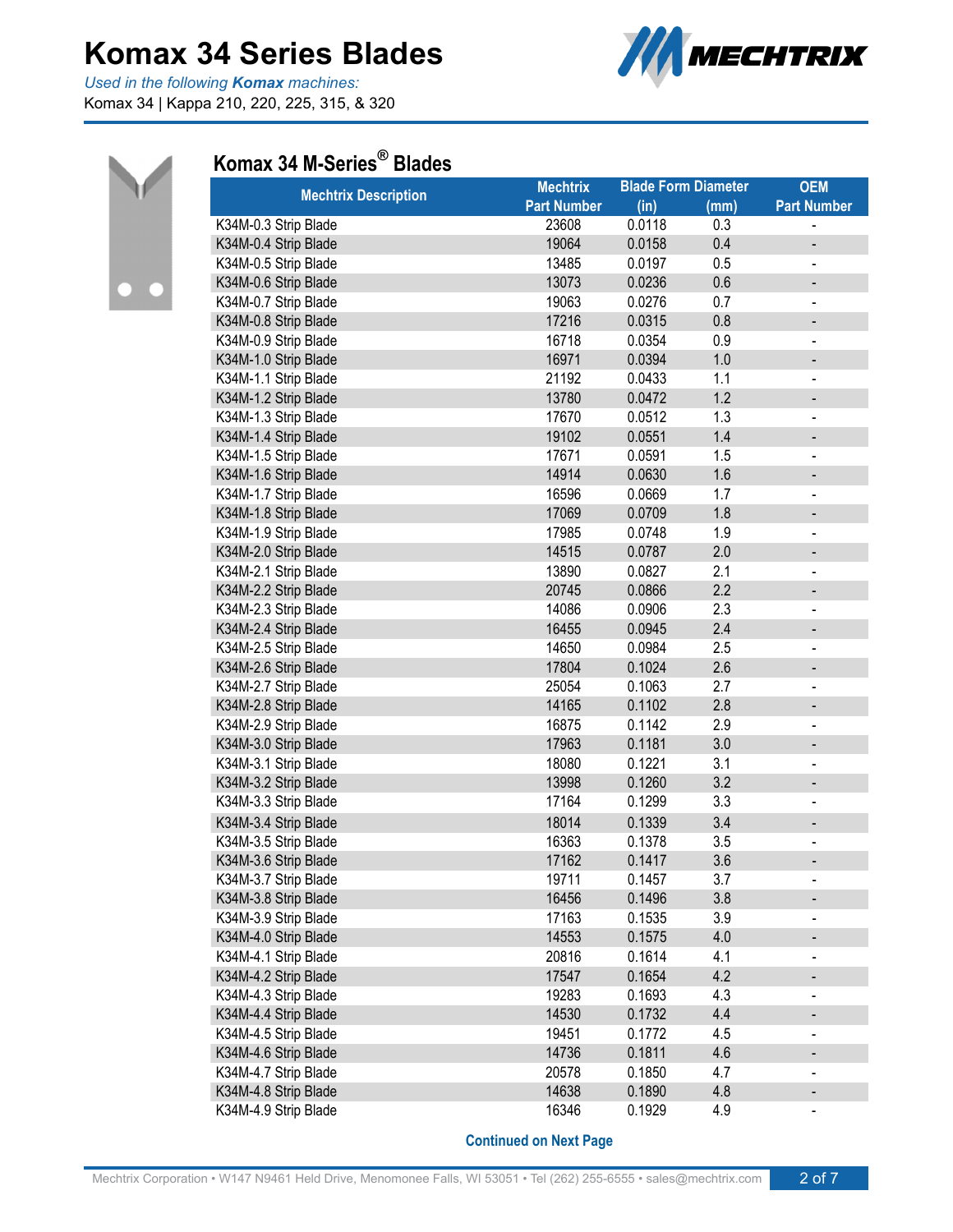*Used in the following Komax machines:* Komax 34 | Kappa 210, 220, 225, 315, & 320





### **Komax 34 M-Series ® Blades (continued)**

| <b>Mechtrix Description</b> | <b>Mechtrix</b>    |        | <b>Blade Form Diameter</b> | <b>OEM</b>                   |
|-----------------------------|--------------------|--------|----------------------------|------------------------------|
|                             | <b>Part Number</b> | (in)   | (mm)                       | <b>Part Number</b>           |
| K34M-5.0 Strip Blade        | 13467              | 0.1969 | 5.0                        |                              |
| K34M-5.1 Strip Blade        | 16517              | 0.2008 | 5.1                        | $\overline{\phantom{a}}$     |
| K34M-5.2 Strip Blade        | 17161              | 0.2047 | 5.2                        | $\overline{\phantom{0}}$     |
| K34M-5.3 Strip Blade        | 22480              | 0.2087 | 5.3                        | $\qquad \qquad \blacksquare$ |
| K34M-5.4 Strip Blade        | 15321              | 0.2126 | 5.4                        | -                            |
| K34M-5.5 Strip Blade        | 14095              | 0.2165 | 5.5                        | $\overline{\phantom{0}}$     |
| K34M-5.6 Strip Blade        | 19978              | 0.2205 | 5.6                        | -                            |
| K34M-5.7 Strip Blade        | 20117              | 0.2244 | 5.7                        | $\overline{\phantom{0}}$     |
| K34M-5.8 Strip Blade        | 21383              | 0.2284 | 5.8                        | -                            |
| K34M-5.9 Strip Blade        | 25616              | 0.2323 | 5.9                        | $\qquad \qquad \blacksquare$ |
| K34M-6.0 Strip Blade        | 21890              | 0.2362 | 6.0                        |                              |
| K34M-6.1 Strip Blade        | 13468              | 0.2402 | 6.1                        | $\qquad \qquad \blacksquare$ |
| K34M-6.2 Strip Blade        | 20579              | 0.2441 | 6.2                        | -                            |
| K34M-6.3 Strip Blade        | 19264              | 0.2480 | 6.3                        | -                            |
| K34M-6.4 Strip Blade        | 19979              | 0.2520 | 6.4                        | -                            |
| K34M-6.5 Strip Blade        | 20580              | 0.2559 | 6.5                        |                              |
| K34M-6.6 Strip Blade        | 21889              | 0.2598 | 6.6                        | $\qquad \qquad \blacksquare$ |
| K34M-6.7 Strip Blade        | 20442              | 0.2638 | 6.7                        | $\qquad \qquad \blacksquare$ |
| K34M-6.8 Strip Blade        | 20581              | 0.2677 | 6.8                        |                              |
| K34M-6.9 Strip Blade        | 20582              | 0.2717 | 6.9                        | $\overline{\phantom{a}}$     |
| K34M-7.0 Strip Blade        | 24282              | 0.2756 | 7.0                        | $\qquad \qquad \blacksquare$ |
| K34M-7.1 Strip Blade        | 37765              | 0.2795 | 7.1                        |                              |
| K34M-7.2 Strip Blade        | 16706              | 0.2835 | 7.2                        |                              |
| K34M-7.3 Strip Blade        | 15582              | 0.2874 | 7.3                        |                              |
| K34M-7.4 Strip Blade        | 39340              | 0.2913 | 7.4                        | -                            |
| K34M-7.5 Strip Blade        | 16995              | 0.2953 | 7.5                        |                              |
| K34M-7.6 Strip Blade        | 39341              | 0.2992 | 7.6                        | -                            |
| K34M-7.7 Strip Blade        | 19743              | 0.3032 | 7.7                        | $\overline{\phantom{a}}$     |
| K34M-7.8 Strip Blade        | 39342              | 0.3071 | 7.8                        |                              |
| K34M-7.9 Strip Blade        | 39343              | 0.3110 | 7.9                        |                              |
| K34M-8.0 Strip Blade        | 16217              | 0.3150 | 8.0                        | $\qquad \qquad \blacksquare$ |
| K34M-8.1 Strip Blade        | 14504              | 0.3189 | 8.1                        |                              |
| K34M-8.2 Strip Blade        | 19739              | 0.3228 | 8.2                        |                              |
| K34M-8.3 Strip Blade        | 17134              | 0.3268 | 8.3                        | $\overline{\phantom{a}}$     |
| K34M-8.4 Strip Blade        | 39344              | 0.3307 | 8.4                        |                              |
| K34M-8.5 Strip Blade        | 28807              | 0.3346 | 8.5                        |                              |
| K34M-8.6 Strip Blade        | 13486              | 0.3386 | 8.6                        |                              |
| K34M-8.7 Strip Blade        | 24634              | 0.3425 | 8.7                        |                              |
| K34M-8.8 Strip Blade        | 39345              | 0.3465 | 8.8                        | -                            |
| K34M-8.9 Strip Blade        | 13883              | 0.3504 | 8.9                        |                              |
| K34M-9.0 Strip Blade        | 39346              | 0.3543 | 9.0                        | $\qquad \qquad \blacksquare$ |
| K34M-9.1 Strip Blade        | 23383              | 0.3583 | 9.1                        | $\qquad \qquad \blacksquare$ |
| K34M-9.2 Strip Blade        | 39347              | 0.3622 | 9.2                        |                              |
| K34M-9.3 Strip Blade        | 39348              | 0.3661 | 9.3                        | $\qquad \qquad \blacksquare$ |
| K34M-9.4 Strip Blade        | 39349              | 0.3701 | 9.4                        | $\qquad \qquad \blacksquare$ |
| K34M-9.5 Strip Blade        | 20752              | 0.3740 | 9.5                        | $\blacksquare$               |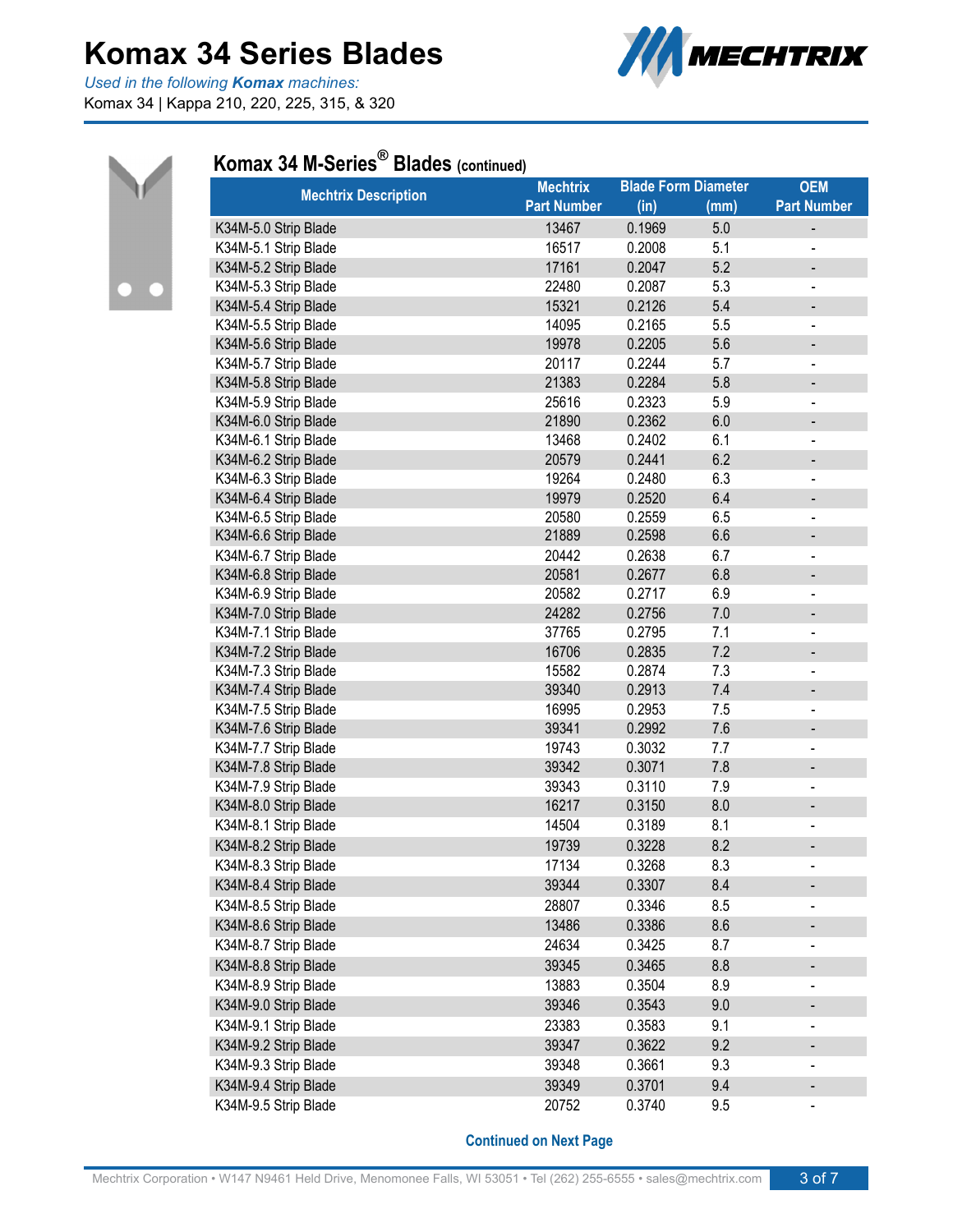*Used in the following Komax machines:* Komax 34 | Kappa 210, 220, 225, 315, & 320





### **Komax 34 M-Series ® Blades (continued)**

| <b>Mechtrix Description</b> | <b>Mechtrix</b>    |        | <b>Blade Form Diameter</b> | <b>OEM</b>                   |
|-----------------------------|--------------------|--------|----------------------------|------------------------------|
|                             | <b>Part Number</b> | (in)   | (mm)                       | <b>Part Number</b>           |
| K34M-9.6 Strip Blade        | 39350              | 0.3780 | 9.6                        |                              |
| K34M-9.7 Strip Blade        | 25487              | 0.3819 | 9.7                        | $\qquad \qquad \blacksquare$ |
| K34M-9.8 Strip Blade        | 39351              | 0.3858 | 9.8                        | -                            |
| K34M-9.9 Strip Blade        | 39352              | 0.3898 | 9.9                        | $\blacksquare$               |
| K34M-10.0 Strip Blade       | 39353              | 0.3937 | 10.0                       |                              |
| K34M-10.1 Strip Blade       | 39354              | 0.3976 | 10.1                       |                              |
| K34M-10.2 Strip Blade       | 39355              | 0.4016 | 10.2                       |                              |
| K34M-10.3 Strip Blade       | 39356              | 0.4055 | 10.3                       | $\overline{\phantom{a}}$     |
| K34M-10.4 Strip Blade       | 39357              | 0.4094 | 10.4                       | $\overline{\phantom{a}}$     |
| K34M-10.5 Strip Blade       | 39358              | 0.4134 | 10.5                       | $\qquad \qquad \blacksquare$ |
| K34M-10.6 Strip Blade       | 39359              | 0.4173 | 10.6                       |                              |
| K34M-10.7 Strip Blade       | 39360              | 0.4213 | 10.7                       |                              |
| K34M-10.8 Strip Blade       | 39361              | 0.4252 | 10.8                       |                              |
| K34M-10.9 Strip Blade       | 39362              | 0.4291 | 10.9                       | $\qquad \qquad \blacksquare$ |
| K34M-11.0 Strip Blade       | 28900              | 0.4331 | 11.0                       |                              |



### **Komax 34 Full Radius Blades**

|                             | <b>Mechtrix</b>    |        | <b>Blade Form Diameter</b> | <b>OEM</b>                   |
|-----------------------------|--------------------|--------|----------------------------|------------------------------|
| <b>Mechtrix Description</b> | <b>Part Number</b> | (in)   | (mm)                       | <b>Part Number</b>           |
| K34-0.4D Strip Blade        | 27504              | 0.0158 | 0.4                        |                              |
| K34-0.5D Strip Blade        | 27503              | 0.0197 | 0.5                        |                              |
| K34-0.6D Strip Blade        | 23879              | 0.0236 | 0.6                        | -                            |
| K34-0.7D Strip Blade        | 20093              | 0.0276 | 0.7                        | $\overline{a}$               |
| K34-0.8D Strip Blade        | 23880              | 0.0315 | 0.8                        |                              |
| K34-0.9D Strip Blade        | 18054              | 0.0354 | 0.9                        | $\blacksquare$               |
| K34-1.0D Strip Blade        | 39363              | 0.0394 | 1.0                        |                              |
| K34-1.1D Strip Blade        | 17872              | 0.0433 | 1.1                        |                              |
| K34-1.2D Strip Blade        | 24327              | 0.0472 | 1.2                        |                              |
| K34-1.3D Strip Blade        | 18451              | 0.0512 | 1.3                        | -                            |
| K34-1.4D Strip Blade        | 39364              | 0.0551 | 1.4                        |                              |
| K34-1.5D Strip Blade        | 18059              | 0.0591 | 1.5                        | $\overline{\phantom{a}}$     |
| K34-1.6D Strip Blade        | 34858              | 0.0630 | 1.6                        |                              |
| K34-1.7D Strip Blade        | 39365              | 0.0669 | 1.7                        |                              |
| K34-1.8D Strip Blade        | 17338              | 0.0709 | 1.8                        |                              |
| K34-1.9D Strip Blade        | 17391              | 0.0748 | 1.9                        | $\overline{\phantom{a}}$     |
| K34-2.0D Strip Blade        | 19613              | 0.0787 | 2.0                        |                              |
| K34-2.1D Strip Blade        | 39366              | 0.0827 | 2.1                        | $\qquad \qquad \blacksquare$ |
| K34-2.2D Strip Blade        | 21814              | 0.0866 | 2.2                        | -                            |
| K34-2.3D Strip Blade        | 18780              | 0.0906 | 2.3                        |                              |
| K34-2.4D Strip Blade        | 18579              | 0.0945 | 2.4                        |                              |
| K34-2.5D Strip Blade        | 39367              | 0.0984 | 2.5                        |                              |
| K34-2.6D Strip Blade        | 39368              | 0.1024 | 2.6                        |                              |
| K34-2.7D Strip Blade        | 39369              | 0.1063 | 2.7                        |                              |
| K34-2.8D Strip Blade        | 18987              | 0.1102 | 2.8                        |                              |
|                             |                    |        |                            |                              |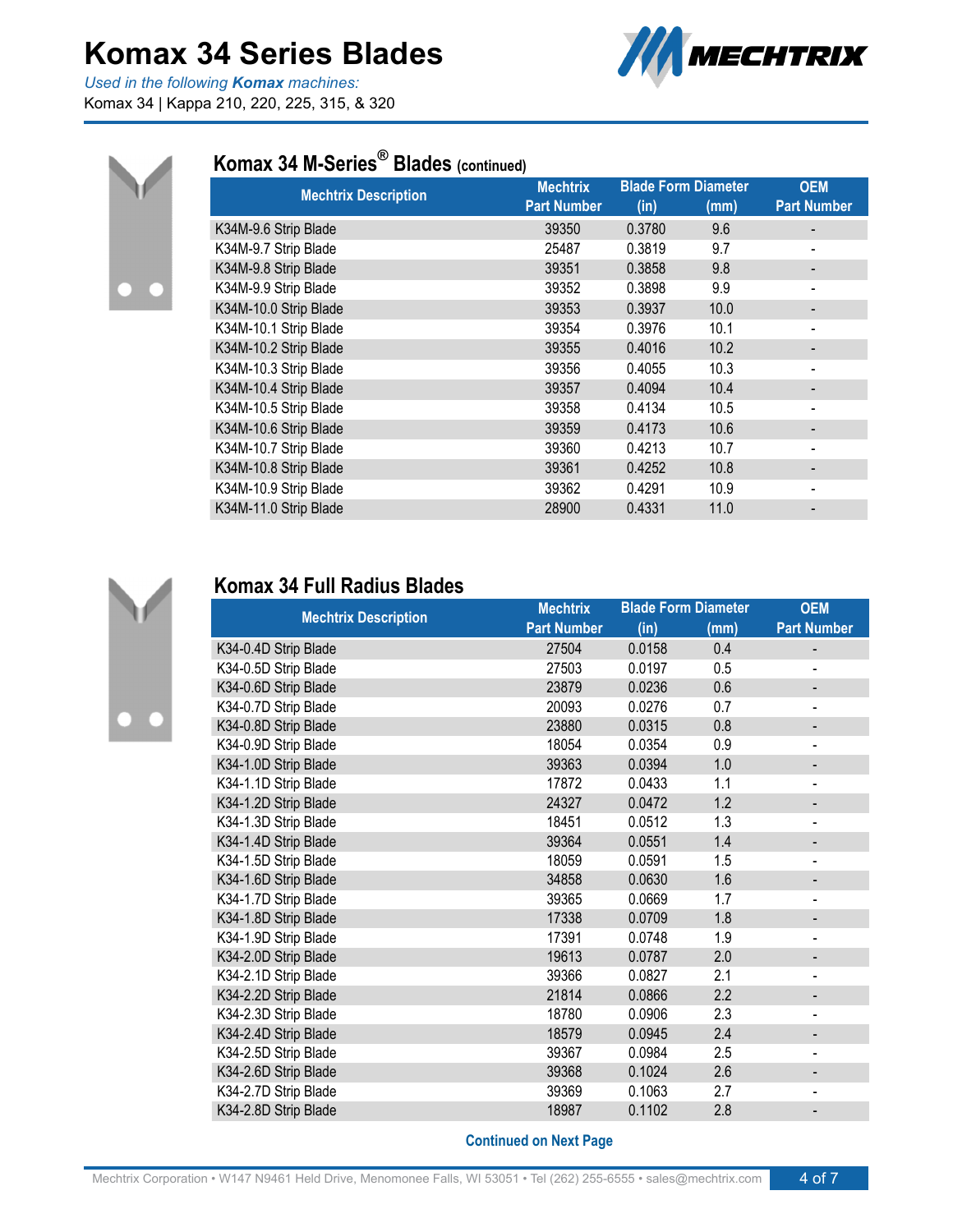*Used in the following Komax machines:* Komax 34 | Kappa 210, 220, 225, 315, & 320





#### **Komax 34 Full Radius Blades (continued)**

| <b>Mechtrix Description</b> | <b>Mechtrix</b>    | <b>Blade Form Diameter</b> |      | <b>OEM</b>                   |
|-----------------------------|--------------------|----------------------------|------|------------------------------|
|                             | <b>Part Number</b> | (in)                       | (mm) | <b>Part Number</b>           |
| K34-2.9D Strip Blade        | 17339              | 0.1142                     | 2.9  |                              |
| K34-3.0D Strip Blade        | 24272              | 0.1181                     | 3.0  | -                            |
| K34-3.1D Strip Blade        | 36893              | 0.1221                     | 3.1  |                              |
| K34-3.2D Strip Blade        | 23243              | 0.1260                     | 3.2  | $\qquad \qquad \blacksquare$ |
| K34-3.3D Strip Blade        | 39370              | 0.1299                     | 3.3  |                              |
| K34-3.4D Strip Blade        | 39371              | 0.1339                     | 3.4  | $\overline{\phantom{m}}$     |
| K34-3.5D Strip Blade        | 39372              | 0.1378                     | 3.5  | -                            |
| K34-3.6D Strip Blade        | 17623              | 0.1417                     | 3.6  | $\qquad \qquad \blacksquare$ |
| K34-3.7D Strip Blade        | 27035              | 0.1457                     | 3.7  | $\qquad \qquad \blacksquare$ |
| K34-3.8D Strip Blade        | 16719              | 0.1496                     | 3.8  | $\overline{\phantom{0}}$     |
| K34-3.9D Strip Blade        | 20101              | 0.1535                     | 3.9  | $\qquad \qquad \blacksquare$ |
| K34-4.0D Strip Blade        | 29777              | 0.1575                     | 4.0  | $\overline{\phantom{0}}$     |
| K34-4.1D Strip Blade        | 39373              | 0.1614                     | 4.1  | $\qquad \qquad \blacksquare$ |
| K34-4.2D Strip Blade        | 29230              | 0.1654                     | 4.2  | $\qquad \qquad \blacksquare$ |
| K34-4.3D Strip Blade        | 39374              | 0.1693                     | 4.3  | $\overline{\phantom{0}}$     |
| K34-4.4D Strip Blade        | 18925              | 0.1732                     | 4.4  |                              |
| K34-4.5D Strip Blade        | 39375              | 0.1772                     | 4.5  | $\overline{\phantom{0}}$     |
| K34-4.6D Strip Blade        | 17968              | 0.1811                     | 4.6  | -                            |
| K34-4.7D Strip Blade        | 39376              | 0.1850                     | 4.7  | $\overline{\phantom{0}}$     |
| K34-4.8D Strip Blade        | 16591              | 0.1890                     | 4.8  |                              |
| K34-4.9D Strip Blade        | 23733              | 0.1929                     | 4.9  |                              |
| K34-5.0D Strip Blade        | 16720              | 0.1969                     | 5.0  | $\overline{\phantom{0}}$     |
| K34-5.1D Strip Blade        | 16722              | 0.2008                     | 5.1  | -                            |
| K34-5.2D Strip Blade        | 39377              | 0.2047                     | 5.2  |                              |
| K34-5.3D Strip Blade        | 39378              | 0.2087                     | 5.3  | $\qquad \qquad \blacksquare$ |
| K34-5.4D Strip Blade        | 39379              | 0.2126                     | 5.4  | $\overline{\phantom{0}}$     |
| K34-5.5D Strip Blade        | 39380              | 0.2165                     | 5.5  |                              |
| K34-5.6D Strip Blade        | 39381              | 0.2205                     | 5.6  | -                            |
| K34-5.7D Strip Blade        | 39382              | 0.2244                     | 5.7  |                              |
| K34-5.8D Strip Blade        | 39383              | 0.2284                     | 5.8  | -                            |
| K34-5.9D Strip Blade        | 39384              | 0.2323                     | 5.9  |                              |
| K34-6.0D Strip Blade        | 29778              | 0.2362                     | 6.0  | -                            |
| K34-6.1D Strip Blade        | 39385              | 0.2402                     | 6.1  | -                            |
| K34-6.2D Strip Blade        | 39386              | 0.2441                     | 6.2  | $\overline{\phantom{0}}$     |
| K34-6.3D Strip Blade        | 16592              | 0.2480                     | 6.3  | -                            |
| K34-6.4D Strip Blade        | 39387              | 0.2520                     | 6.4  |                              |
| K34-6.5D Strip Blade        | 39388              | 0.2559                     | 6.5  | -                            |
| K34-6.6D Strip Blade        | 39389              | 0.2598                     | 6.6  |                              |
| K34-6.7D Strip Blade        | 39390              | 0.2638                     | 6.7  |                              |
| K34-6.8D Strip Blade        | 26979              | 0.2677                     | 6.8  | -                            |
| K34-6.9D Strip Blade        | 39391              | 0.2717                     | 6.9  | -                            |
| K34-7.0D Strip Blade        | 39392              | 0.2756                     | 7.0  |                              |
| K34-7.1D Strip Blade        | 39393              | 0.2795                     | 7.1  |                              |
| K34-7.2D Strip Blade        | 39394              | 0.2835                     | 7.2  |                              |
| K34-7.3D Strip Blade        | 39395              | 0.2874                     | 7.3  |                              |
| K34-7.4D Strip Blade        | 39396              | 0.2913                     | 7.4  |                              |
| K34-7.5D Strip Blade        | 39397              | 0.2953                     | 7.5  | -                            |
|                             |                    |                            |      |                              |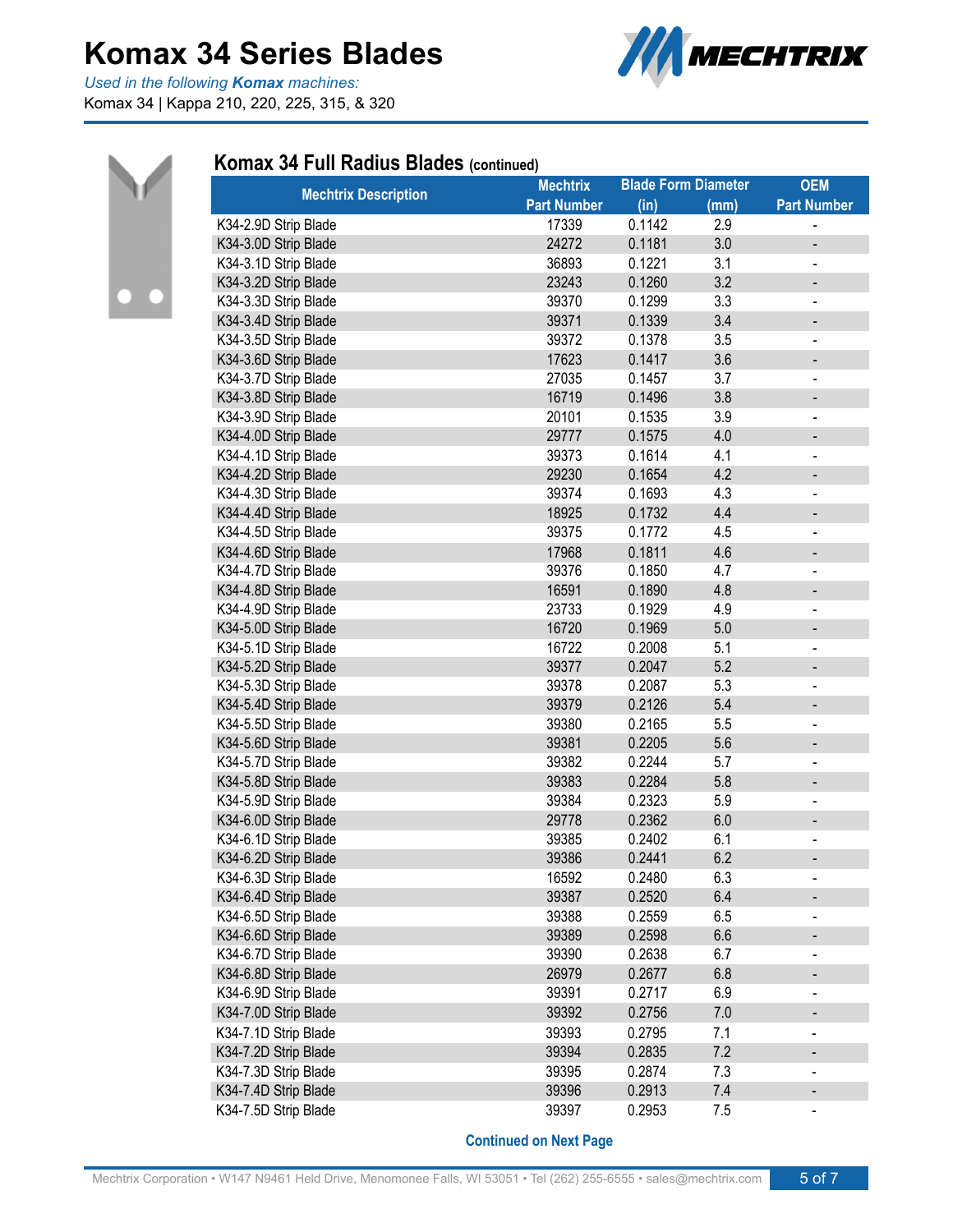*Used in the following Komax machines:* Komax 34 | Kappa 210, 220, 225, 315, & 320





#### **Komax 34 Full Radius Blades (continued)**

| <b>Mechtrix Description</b> | <b>Mechtrix</b>    | <b>Blade Form Diameter</b> |      | <b>OEM</b>                   |
|-----------------------------|--------------------|----------------------------|------|------------------------------|
|                             | <b>Part Number</b> | (in)                       | (mm) | <b>Part Number</b>           |
| K34-7.6D Strip Blade        | 39398              | 0.2992                     | 7.6  | -                            |
| K34-7.7D Strip Blade        | 39399              | 0.3032                     | 7.7  |                              |
| K34-7.8D Strip Blade        | 39400              | 0.3071                     | 7.8  |                              |
| K34-7.9D Strip Blade        | 39401              | 0.3110                     | 7.9  | $\overline{a}$               |
| K34-8.0D Strip Blade        | 39402              | 0.3150                     | 8.0  |                              |
| K34-8.1D Strip Blade        | 39403              | 0.3189                     | 8.1  | $\frac{1}{2}$                |
| K34-8.2D Strip Blade        | 39404              | 0.3228                     | 8.2  | -                            |
| K34-8.3D Strip Blade        | 39405              | 0.3268                     | 8.3  | $\blacksquare$               |
| K34-8.4D Strip Blade        | 39406              | 0.3307                     | 8.4  | -                            |
| K34-8.5D Strip Blade        | 39407              | 0.3346                     | 8.5  | $\qquad \qquad \blacksquare$ |
| K34-8.6D Strip Blade        | 39408              | 0.3386                     | 8.6  | -                            |
| K34-8.7D Strip Blade        | 39409              | 0.3425                     | 8.7  | $\qquad \qquad \blacksquare$ |
| K34-8.8D Strip Blade        | 39410              | 0.3465                     | 8.8  |                              |
| K34-8.9D Strip Blade        | 39411              | 0.3504                     | 8.9  | $\blacksquare$               |
| K34-9.0D Strip Blade        | 39412              | 0.3543                     | 9.0  | -                            |
| K34-9.1D Strip Blade        | 39413              | 0.3583                     | 9.1  | $\frac{1}{2}$                |
| K34-9.2D Strip Blade        | 39414              | 0.3622                     | 9.2  | $\qquad \qquad \blacksquare$ |
| K34-9.3D Strip Blade        | 39415              | 0.3661                     | 9.3  | $\qquad \qquad \blacksquare$ |
| K34-9.4D Strip Blade        | 39416              | 0.3701                     | 9.4  | $\qquad \qquad \blacksquare$ |
| K34-9.5D Strip Blade        | 39417              | 0.3740                     | 9.5  | $\frac{1}{2}$                |
| K34-9.6D Strip Blade        | 39418              | 0.3780                     | 9.6  | -                            |
| K34-9.7D Strip Blade        | 39419              | 0.3819                     | 9.7  |                              |
| K34-9.8D Strip Blade        | 39420              | 0.3858                     | 9.8  | -                            |
| K34-9.9D Strip Blade        | 39421              | 0.3898                     | 9.9  |                              |
| K34-10.0D Strip Blade       | 39422              | 0.3937                     | 10.0 | -                            |
| K34-10.1D Strip Blade       | 39423              | 0.3976                     | 10.1 | -                            |
| K34-10.2D Strip Blade       | 39424              | 0.4016                     | 10.2 | $\qquad \qquad \blacksquare$ |
| K34-10.3D Strip Blade       | 39425              | 0.4055                     | 10.3 | $\overline{\phantom{0}}$     |
| K34-10.4D Strip Blade       | 39426              | 0.4094                     | 10.4 | $\overline{\phantom{a}}$     |
| K34-10.5D Strip Blade       | 39427              | 0.4134                     | 10.5 | $\blacksquare$               |
| K34-10.6D Strip Blade       | 39428              | 0.4173                     | 10.6 | $\qquad \qquad \blacksquare$ |
| K34-10.7D Strip Blade       | 39429              | 0.4213                     | 10.7 | $\frac{1}{2}$                |
| K34-10.8D Strip Blade       | 39430              | 0.4252                     | 10.8 | $\qquad \qquad \blacksquare$ |
| K34-10.9D Strip Blade       | 39431              | 0.4291                     | 10.9 | $\blacksquare$               |
| K34-11.0D Strip Blade       | 39432              | 0.4331                     | 11.0 | $\overline{\phantom{a}}$     |

### **Komax CR-701 Rotary Stripping Blades**

| <b>Mechtrix Description</b>          | <b>Mechtrix</b>    |                          | <b>Blade Form Diameter</b> | <b>OFM</b>               |
|--------------------------------------|--------------------|--------------------------|----------------------------|--------------------------|
|                                      | <b>Part Number</b> | (in)                     | (mm)                       | <b>Part Number</b>       |
| Komax CR-701/CMS-801 Blade (Carbide) | 12097              | $\overline{\phantom{0}}$ | -                          | $\overline{\phantom{0}}$ |